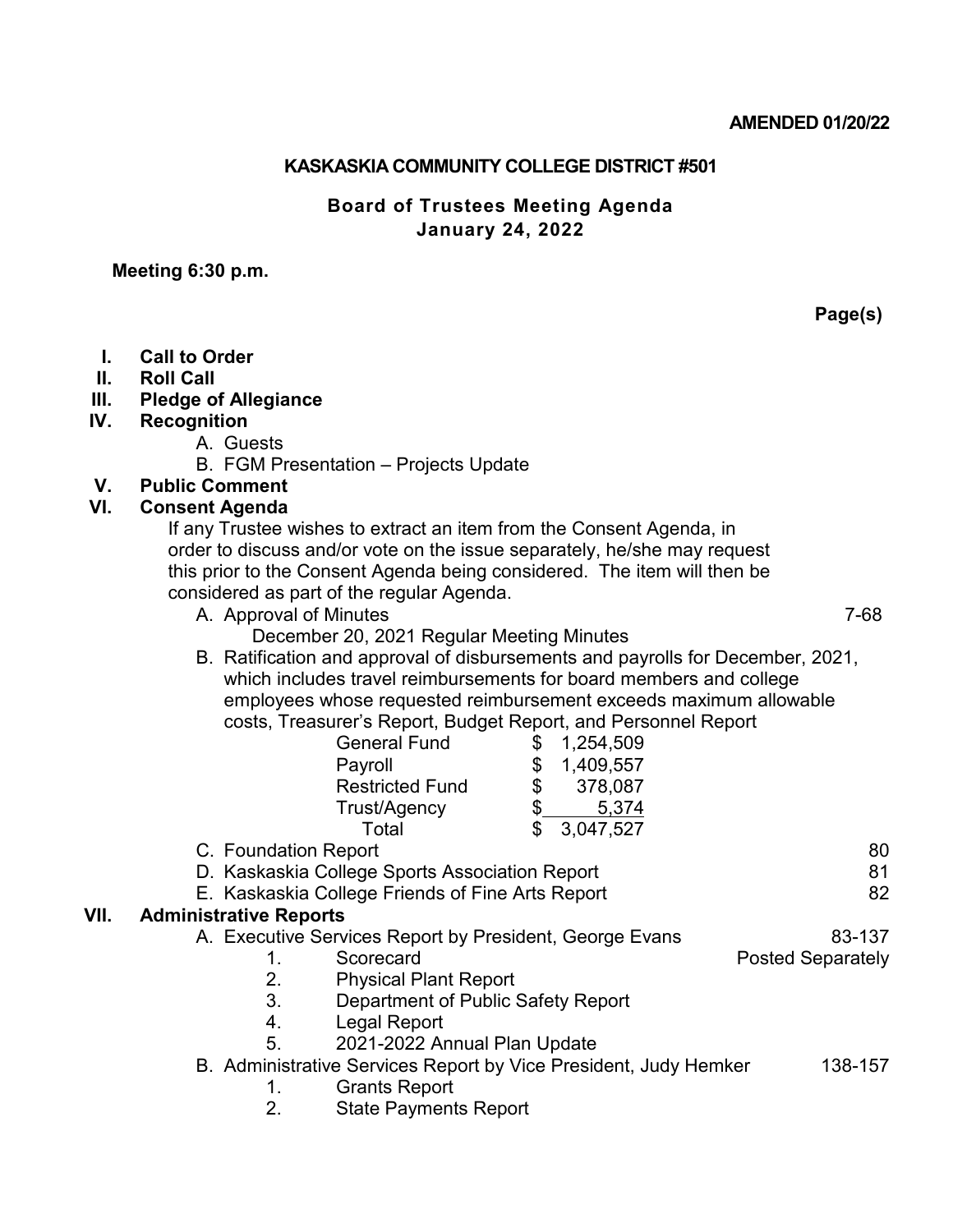- 3. Information Technology Report
- 4. Administrative Services Team Meeting Agenda/Minutes
	- 5. HEERF I, II, and III Institutional Spending Report for quarter ended December 31, 2021
	- 6. Bond Sale Update
- C. Instructional Services Report by Vice President, Julie Obermark 158-183
	- 1. Instructional Services Report
	- 2. Instructional Services Team Meeting Agenda/Minutes
	- 3. Instructional Services Update
- D. Student Services Report by Vice President, Susan Batchelor 184-208
	- 1. Enrollment Services
	- 2. Veterans Services
	- 3. Registrar Report
	- 4. Education Centers
	- 5. Equity and Access Report
	- 6. Workforce Equity Initiative Grant
	- 7. Retention and Support Services
	- 8. TRIO Student Support Services
	- 9. Athletics
	- 10. Student Services Team Meeting Agenda/Minutes
	- 11. Enrollment Report

### **VIII. Old Unfinished Business**

#### **IX. New Business**

- A. Closed Session
- B. Resolution to Award the Bid for the Purchase of CNC Milling Machines 211-216 (Federal Stimulus Funding)
- C. Resolution to Approve the Purchase of Snap-on Certification Program 217-220 Kits (Workforce Equity Initiative Grant funding)
- D. Resolution to Approve the Purchase of Instructional Posted Separately Computers (Federal Stimulus Funding)
- E. Resolution for Disposition of College Property 221-226
- F. Approval of Course Lab Fees 2022-2023 227 & Posted Separately
- G. Approval of Resignation of Bridge and Integrated Career & Academic Preparation Systems (ICAPS) Coordinator Position (New Position – Adult Education/Grant Funded)
- H. Approval of Retirement of Director of Public Safety 228-229
- I. Approval of Employment of Temporary Full-Time COVID Manager 230-241 (New Position/HEERF Funded)
- J. Approval of Employment of Perkins Project Coordinator 242-254
- K. First Reading of Policy 3.1008 Policy for Preparing and Updating 255 Disclosures Pursuant to Securities Laws

#### **X. Future Agenda Items**

- A. Approval of Employment of Warehouse and Distribution Instructor Centralia Correctional Center (IDOC Contract Funded)
- B. Approval of Employment of Industrial Technology Instructor at FCI Greenville (FDOC Contract Funded)